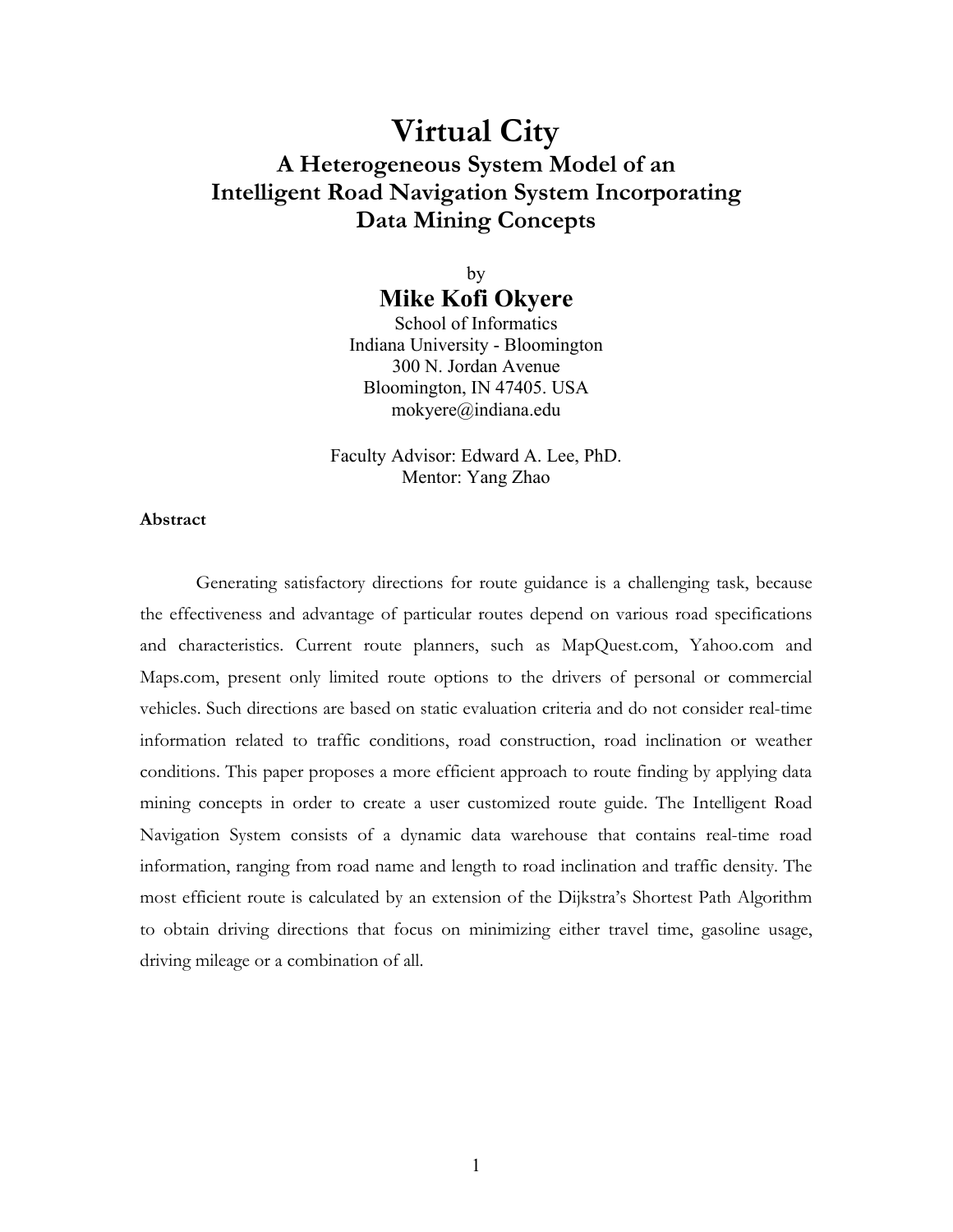#### **1. Introduction**

In today's world one of the most critical social and economical tribulations is traffic congestion. As the population grows so will its travel needs, therefore it is crucial to develop an intelligent route planning system that reduces the time spent traveling. In addition the steady increase of the traffic volume and the decrease of infrastructure expansions will ultimately reinforce the need for a more reliable and efficient route navigation system.

Traffic jams, and particularly unexpected congestion, have a very strong impact on travelers' lives. Motorists and transit riders would like to know what they need to expect when traveling. The possession of precise real-time data, regarding road and highway performance as well as characteristics, changes the experience and length of a commutation, since the provided information presents the motorist the ability to control the time spent on journeys. The awareness of the approximate travel time enables the driver to, either postpone the departure time, change the route, destination or even cancel the trip should the travel length cause scheduling or interest conflicts. Receiving advanced notice on major construction projects via the radio is nowadays very common, yet integrating that type of information into route planning leads to a more accurate travel time calculation. The employment of such data decrease the overall congestion occurrences and time at the road construction sites by supplying alternative routes that make use of the existing infrastructure. Not only are dynamic route planning features crucial for the general public but also for commercial freight carriers, since their reliability decreases due to the arrival delays caused by traffic and road conditions. Many companies are experiencing decreased profits, due to the rapid growth in overtime cost due to the traffic density. "Costs also increase from an inability to schedule work for their vehicles over the complete workday, as the companies lengthen expected delivery times just to ensure that they don't have to pay overtime."[1]

Throughout this research project an Intelligent Road Navigation System has been created that is linked to a dynamic data warehouse, which could revolutionize commuting. The dynamic route planner differs from current inventions, by placing a greater emphasis on real-time data, such as traffic conditions, road constructions, road inclination and weather conditions. The most efficient route is calculation by accessing the given real-time data that is then processed by a Ptolemy II model that employ an extension of the Dijkstra's "Shortest Path Algorithm" on the dynamic data warehouse.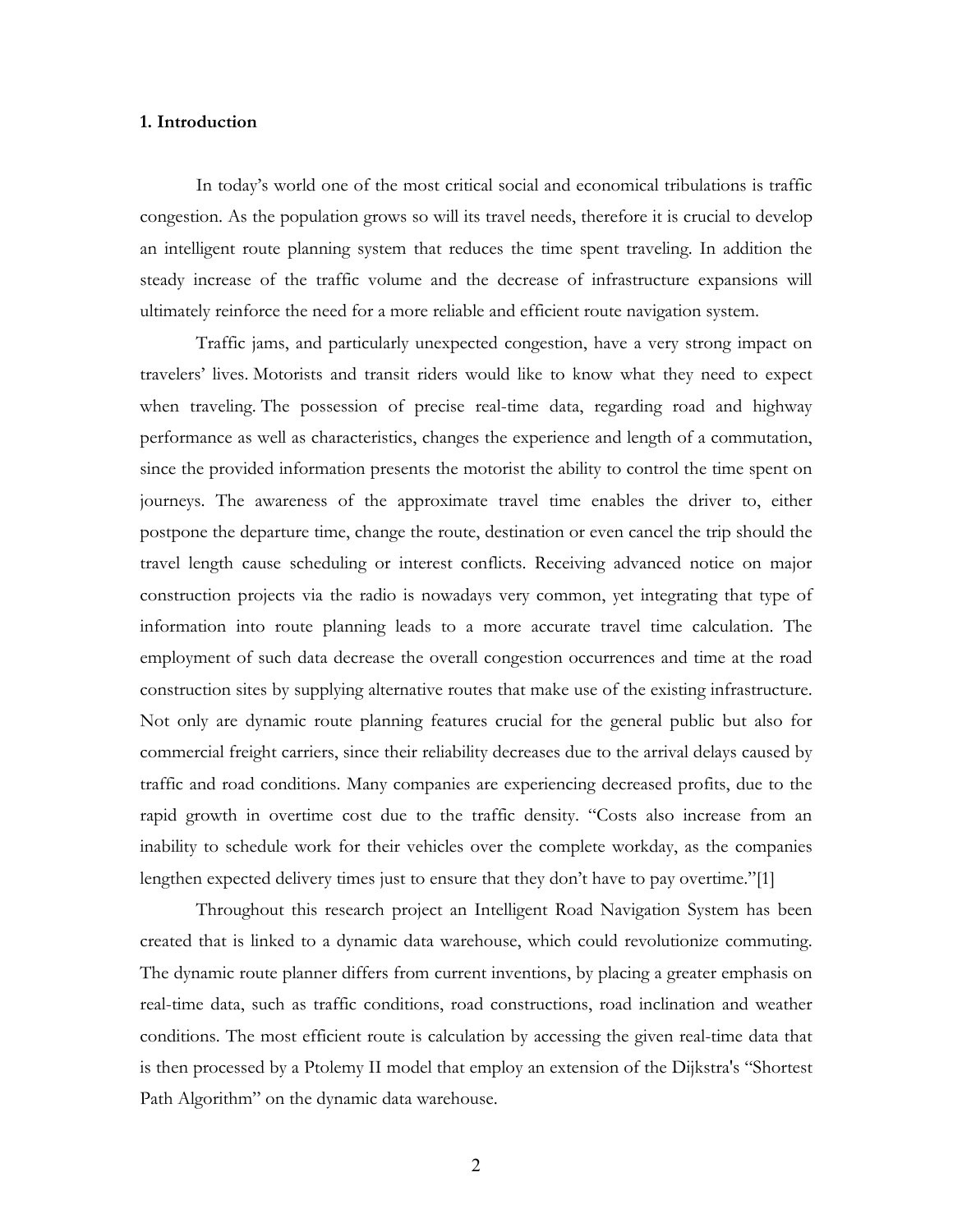## **2. Disadvantages of Contemporary Route Planners**

Current route planning applications, such as MapQuest.com, Yahoo.com, and Maps.com, provide limited approaches to decrease travel times and distances. Most of these route guides make use of the shortest path algorithm and generally use static data, such as road length and a constant travel speed, to calculate the shortest or "fastest" route. In order to significantly reduce the cost associated with congestion and to drastically increase the capacity of goods and people that can pass through the existing infrastructure, one can not exclusively rely on static road information. In the case of Downtown New York City traffic, local commuters naturally assume that the time of day is intertwined with the travel speed and adjust their departure in accordance to their earlier experiences. Yet it would be very beneficial for everyone, who desires to travel through New York City to have the same information as visitors as local residents do.

#### **3. Intelligent Route Navigation System**

The important features of intelligent route guides are their ability to take into account dynamic road characteristics and information such as congestions, construction sites, weather conditions and alternative routes. Such information could be retrieved through advanced traffic management systems, such as Intelligent Transportation System (ITS), which are currently used in law enforcement, in order to detect congestions and unusual traffic activities. Through the wide usage of such navigation systems, roadways could operate at peak volume levels and in the rare cases of traffic overflow the navigation guide would transfer the overload to other routes. The average delay time would over time be significantly decreased, leading to a reduction of the total amount of travelers caught in congestion, as well as the duration of slight congestions when they occurs.

Possessing the ability to choose ultimately improves the traveling experience and the commuter's attitude towards traveling in general, and since many drivers choose to avoid backups, traffic jam occurrences will over time decline. Although this could increase the traffic behavior and volume the Intelligent Route Navigation System can retrieve patterns within the old and current data in order to recreate traffic system balance.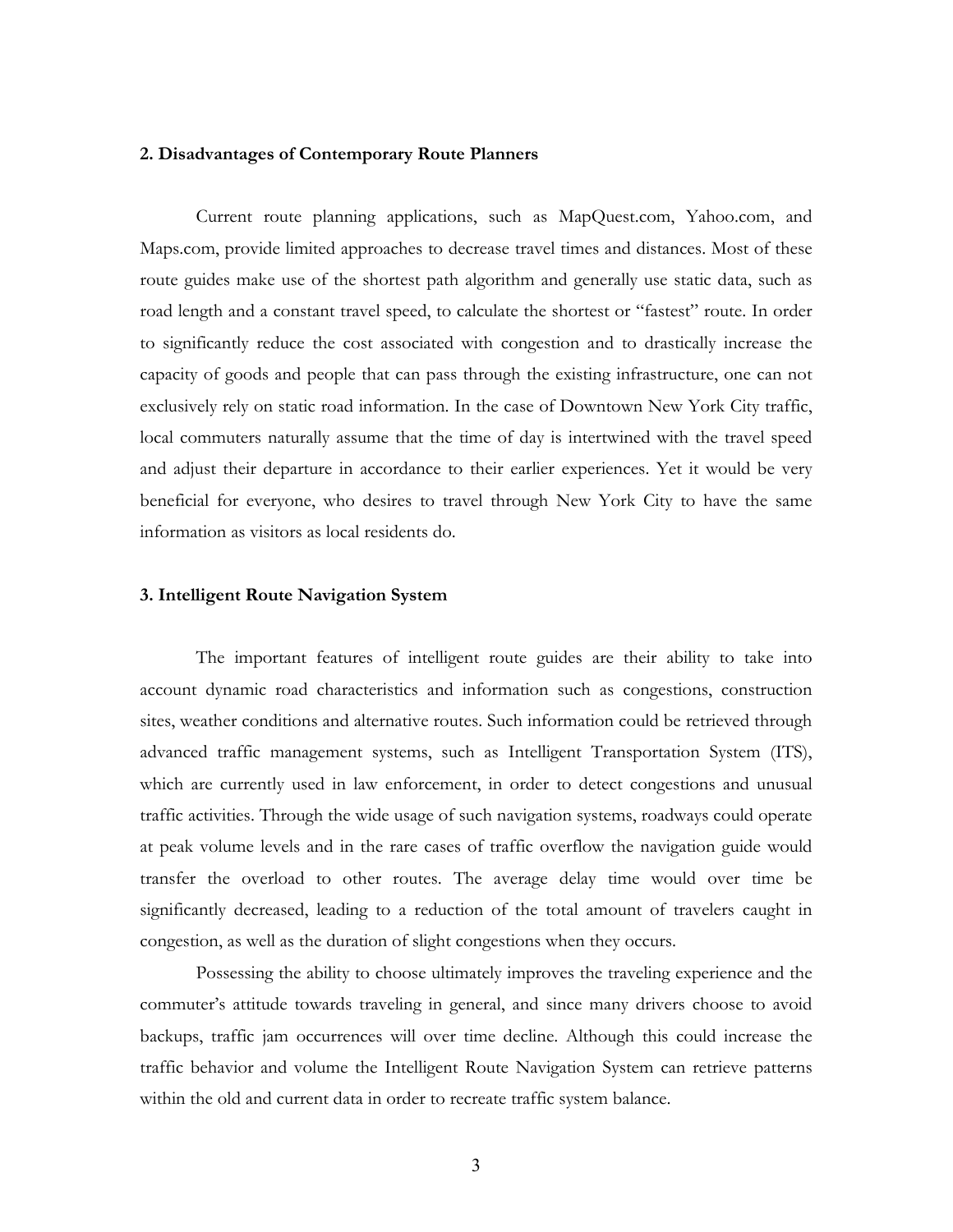

Vi1<br>Sta

| <b>Static Data</b> |                         |                            |                            |  |  |
|--------------------|-------------------------|----------------------------|----------------------------|--|--|
|                    | <b>Travel Time(min)</b> | <b>Total Length(miles)</b> | <b>Average Speed (mph)</b> |  |  |
| <b>Route A</b>     | 100                     | 95                         | 57                         |  |  |
| <b>Route B</b>     | 107                     | 105                        | 59                         |  |  |
| <b>Route C</b>     | 110                     | 110                        | 60                         |  |  |
| <b>Route D</b>     | 118                     | 100                        | 51                         |  |  |

**Figure 1**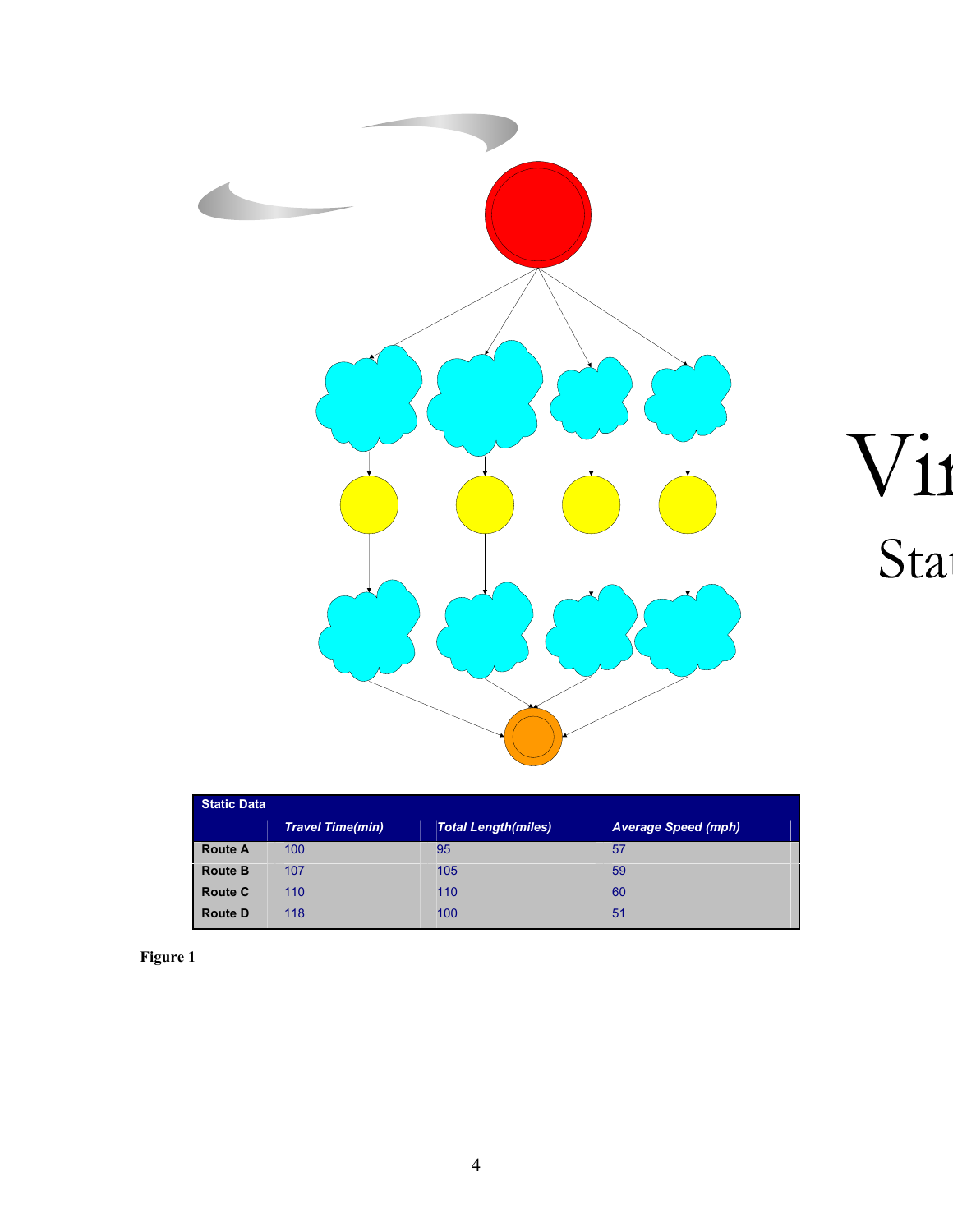

| <b>Real Time Data</b> |                         |                            |                            |  |  |
|-----------------------|-------------------------|----------------------------|----------------------------|--|--|
|                       | <b>Travel Time(min)</b> | <b>Total Length(miles)</b> | <b>Average Speed (mph)</b> |  |  |
| <b>Route A</b>        | 122                     | 95                         | 47                         |  |  |
| <b>Route B</b>        | 118                     | 105                        | 53                         |  |  |
| <b>Route C</b>        | 124                     | 110                        | 53                         |  |  |
| <b>Route D</b>        | 123                     | 100                        | 49                         |  |  |

**Figure 2**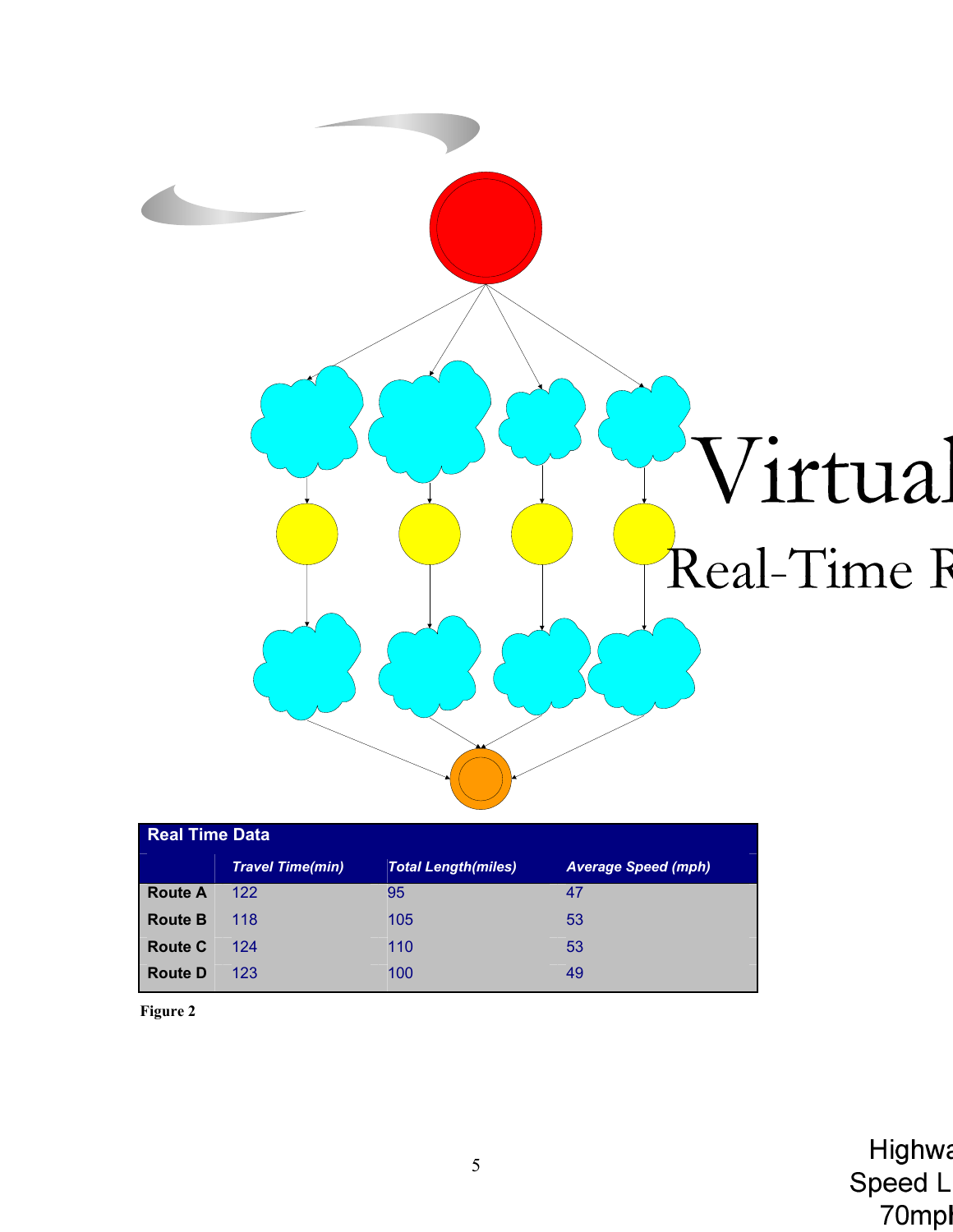Even those who do not possess the option of postponing their trips will benefit from the change in travel perception, since there will be an overall lower traffic density in contrast to the one that they has to face in the pre-intelligent navigation era.

As an example, Figure 1 and Figure 2 show the main differences between the static and dynamic route planning. Figure 1, which portrays a static road map that mainly consists of road lengths and speed limits. In this figure Route A appears to be the fastest connection between Work and Home, in accordance to the given speed limits and road lengths. Those two values are used to calculate the total travel time, using the formula shown in Figure 3.





When considering the various traffic conditions that one will encounter when traveling from Work to Home, we arrive at the conclusion that Route B must be the faster connection between the two points. In order to arrive at this conclusion, we factor in the speed reduction that certain traffic behaviors cause. Therefore the updated formula will be as seen in Figure 4.



The effects of the road congestion make traveling on Route A 15 minutes longer, when comparing it to Route B. Yet the static route planner suggests taking Route A, since in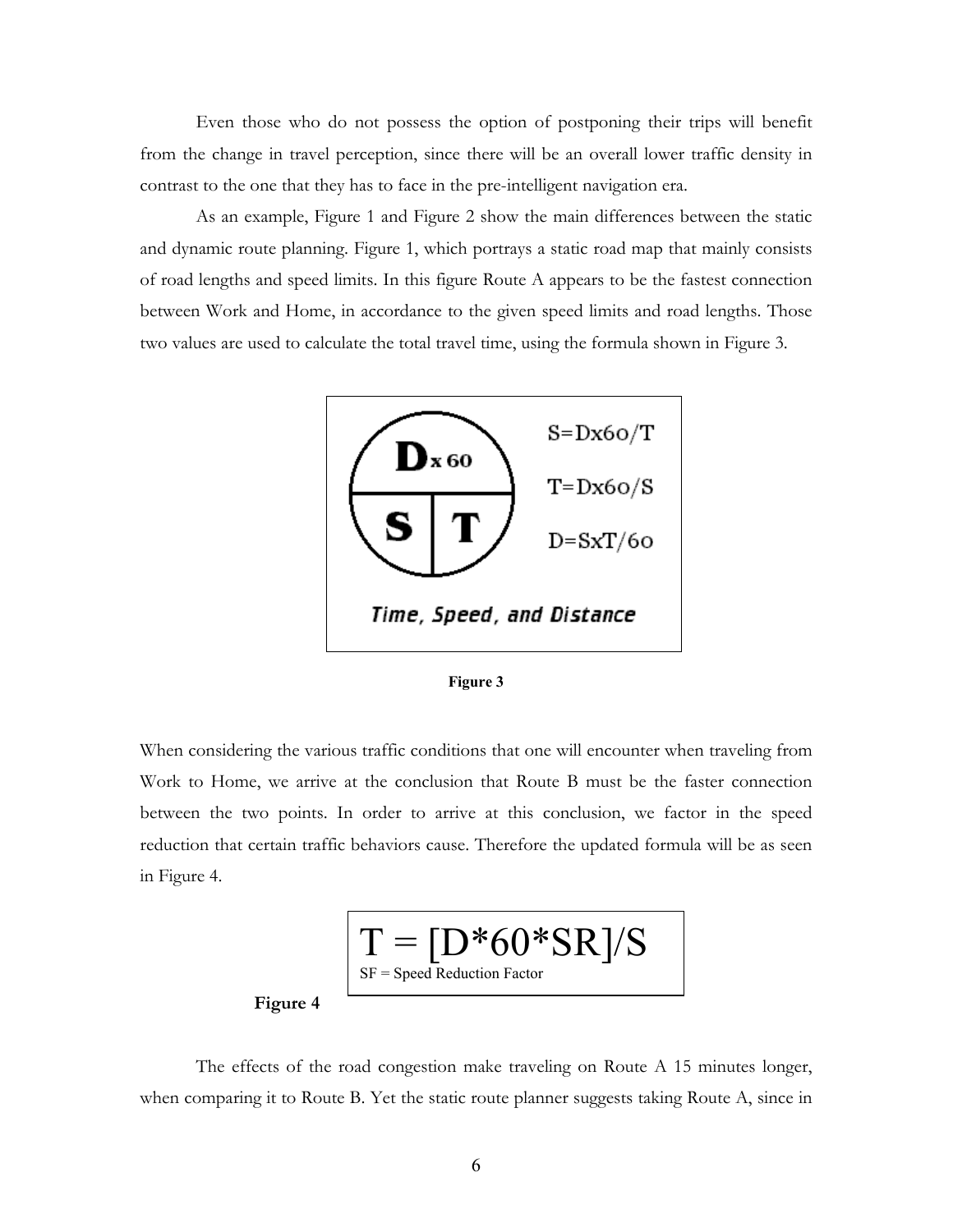their calculation omitted dynamic data leading to the conclusion that the travel time from Work to Home would take 100 minutes, since none of the speed reducing factor of travel were considered.

## **4. Intelligent Route Navigation System**

The Intelligent Route Navigation System makes use of static and dynamic road information to calculate the most efficient route between two user-specified points. Ptolemy II is used as the main platform, where components are aggregated and connected to create the dynamic route finder. The Intelligent Route Navigation System integrates a data warehouse, a digraph constructor and a component that specializes in finding the shortest path between two points by applying an extension of Dijkstra's Shortest Path Algorithm.

#### **4.1 Data Warehouse**

The data warehouse collects data from various resources to then systematize and organize the findings in a logical and accessible formation. The aspiration is to provide one dependable and uniform assembled view of the collected data, rather than a collection of multiple scattered files. The strength of the data warehouse is its organization and delivery of data in support of route planning decision-making process. The designed data warehouse is the physical implementation of a multidimensional decision support model which presents the route planner with the information it requires to determine the most efficient routes in accordance to the user-specified request

Possessing more background information that can be retrieved through the data warehouse will enhance decision making and increase driver confidence in the navigation system, as well as decreasing the overall road congestion on the current infrastructure, due to the data's time and assessment accuracy. The ultimate outcome therefore is the opportunity to further analyze trends and traffic patterns and to predict possible traffic behavior using historical data. The data warehouse that is being used for the navigation system will consist of a collection of incorporated, road condition-oriented databases designed to support the decision support system function, giving each unit of data its relevance at some point in time and therefore ensuring open access to the same data at the same level of extraction. This feature will consequently eliminate conflicting analytical results and concerns over the source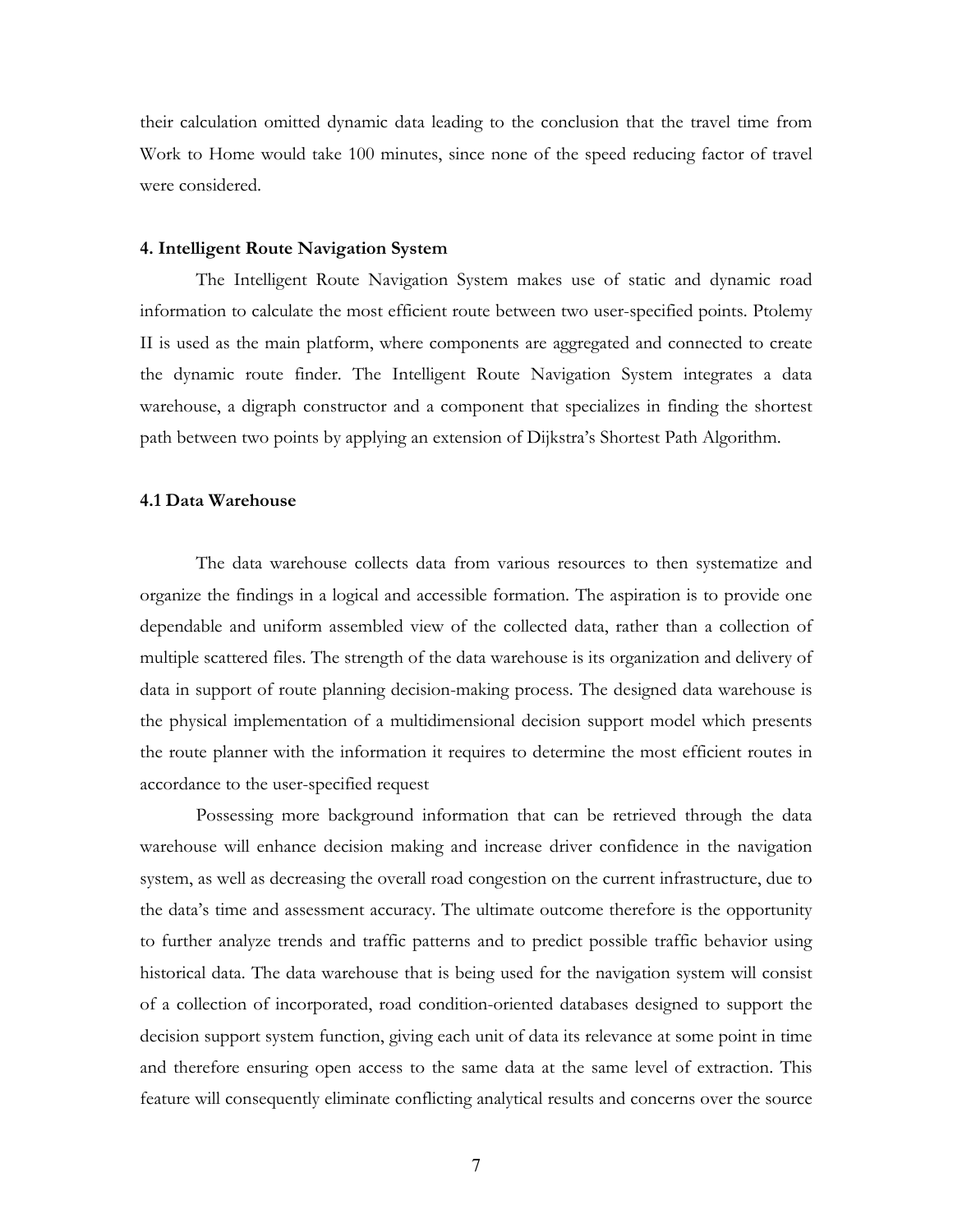and quality of data, creating an ideal infrastructure and travel environment. The complete database Model can be found in Appendix A.





A prototype data warehouse has been implemented to assess these ideas. Figure 5 shows the relationships amongst the various entities. The system considers road behaviors such as traffic, construction sites, and road inclination when calculating the most efficient route between two locations. The database that consists of roadway characteristics could also be linked to vehicle characteristics, such as the cargo weight and type for trucks, in order to return a more accurate route in accordance to the vehicle performance. A sampling scheme to select vehicles and days could provide representative data for any geographic region, or vehicle or driver population and expand the traveling and transportation options as well as reduce the overall time and travel expense.

# **4.2 GraphBuilder Actor**

The GraphBuilder actor accepts a single input from the DatabaseReader Actor, which sends a set of results that are being retrieved by executing an inputted SQL query

# Roads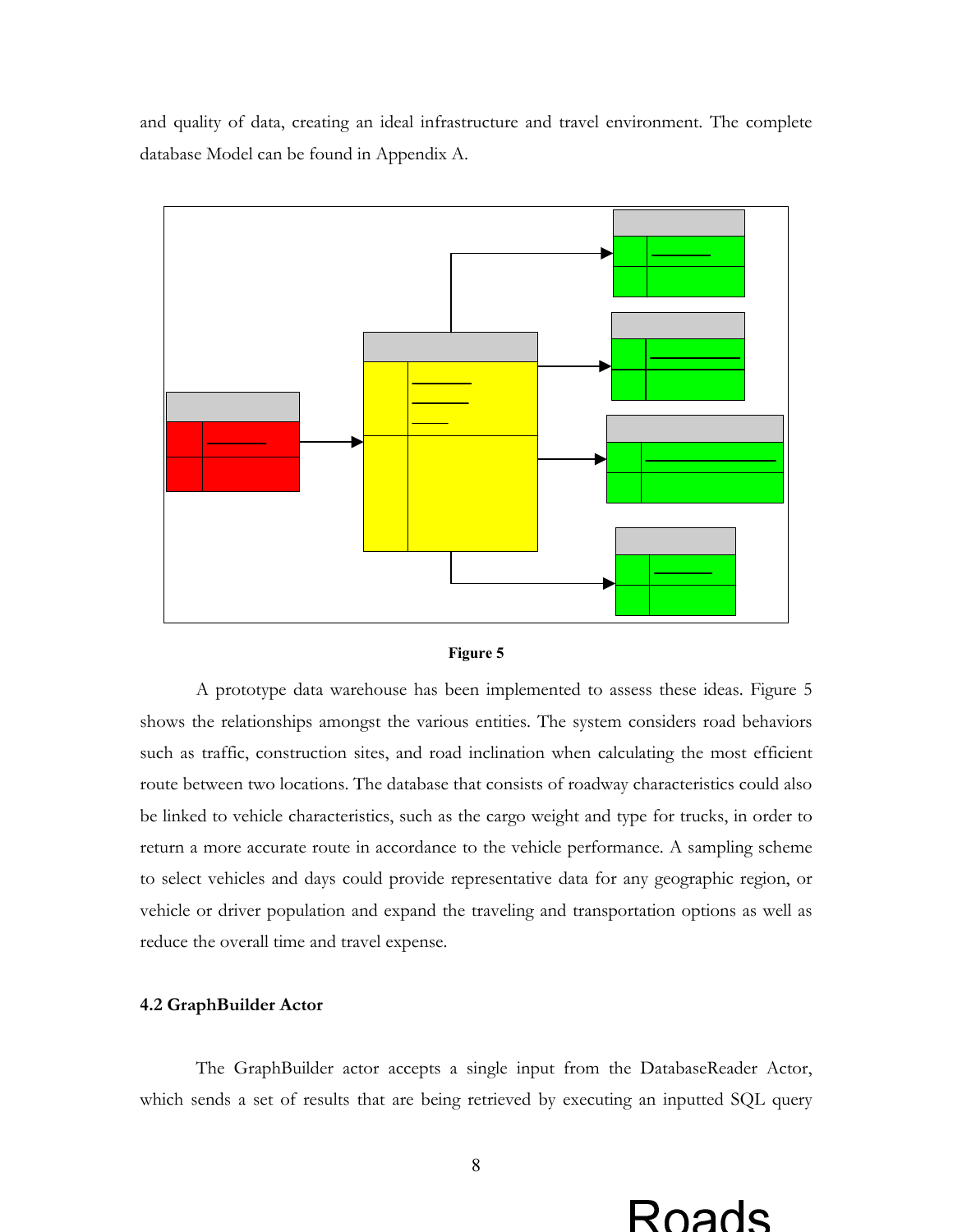string on the created data warehouse, which is specified by the databaseURL parameter as can be seen in Figure 6.





The inputted result set has a three column format, consisting of start point, end point and a weight. The set represents a directed graph (digraph). The concept of a digraph is extremely useful, with the finite set of elements called vertices or nodes and finite set of directed arcs that pairs of vertices that carry a certain weight. In this system, the weights represent the cost of going down a particular arc



# **Figure 7**

The main purpose of using the digraph is to represent a network in this scenario consisting of roads. In such a graph the vertices represent the road intersections and the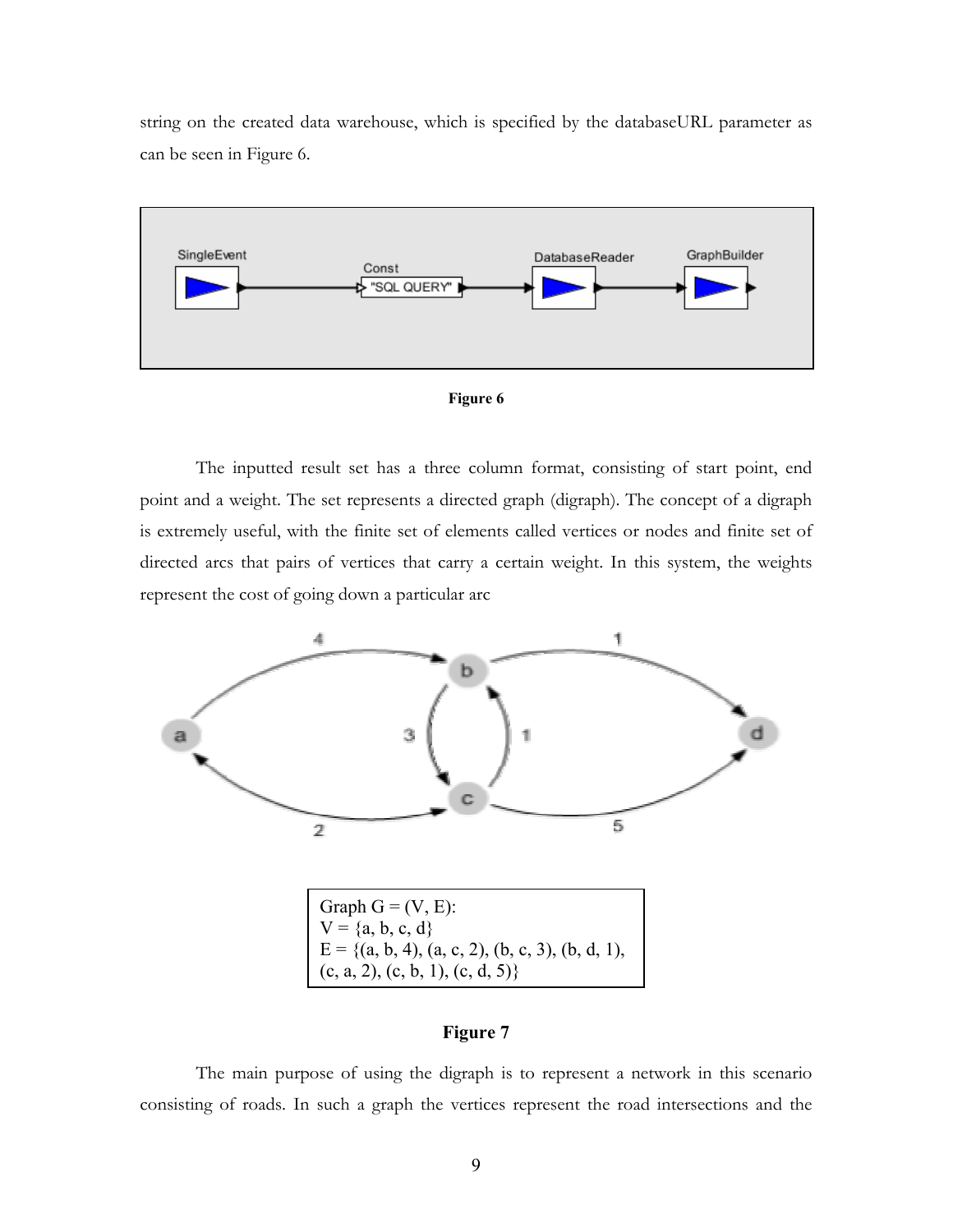edges relate to the possible routes between the intersections as can be seen in Figure 7. In this setting there are several possible cost metrics: To compute travel distance, the digraph's weights represent the distance between road intersections. Should the user be interested in receiving a quota on travel time, using static data, then the weights on the edges would represent the calculated time considering the speed limit and the road length.

#### **4.3 Dijkstra's Shortest Path Algorithm Actor**

The ShortestPath actor receives two inputs, one being a constant, which consist of a string array that describes the user's current location and desired destination. Figure 8 shows how the input is being used to then create a start and end node that are being used to search the directed graph, which is being provided by the GraphBuilder actor.



**Figure 8** 

The Shortest Path actor initially verifies the validity of the input nodes and graph, in order to search the directed graph to find the shortest path. The search takes place by starting at the start node and then finding the neighboring node with the lowest weight, after successfully completing that task, it stores the value and adds the next lowest weight from the next edge it chooses. Through this approach the algorithm branches out by selecting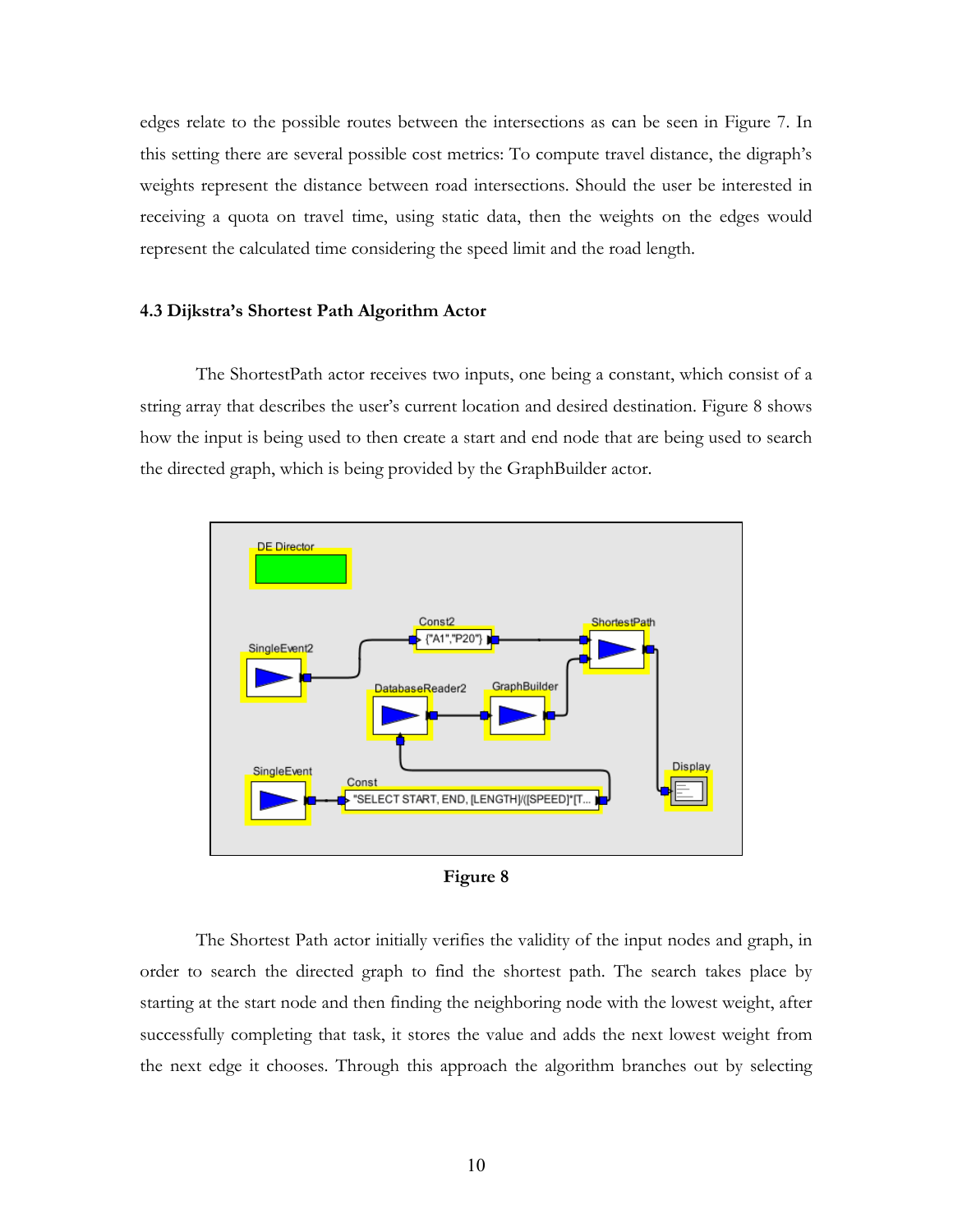specific edges that lead to new vertices until it reaches the final destination as shown in Figure 9.







**5. The Intelligent Route Navigation System (IRNS) – Sample Run** 

In order to start the route retrieval, the user inputs two locations on the map that is shown in Figure 12, in this case "A1" and "P20". The Intelligent Route Navigation System calculates the most efficient route between the two locations, taking into consideration traffic behavior and construction sites, which both affect the travel speed. To receive the proper digraph, we input the Query seen in Figure 10 into the DatabaseReader actor, which then outputs the result set showing the travel times for all road segments ranked from shortest to longest.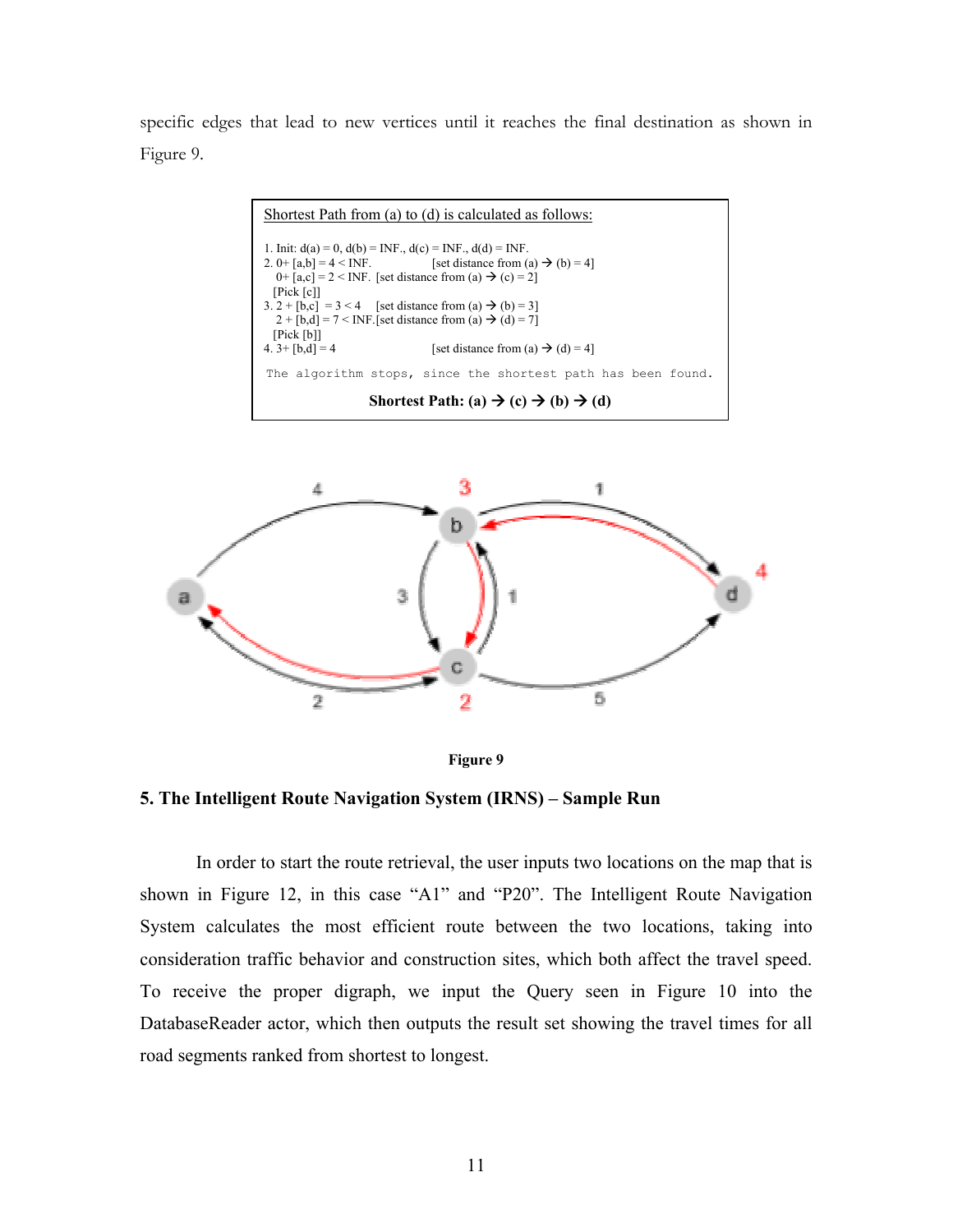# **SELECT START**, **END**, [LENGTH]/([SPEED]\*[TrafficFactor]\*[ConstructionFactor])\*60 AS **TrafficTime**

**FROM** Construcion INNER JOIN (Traffic INNER JOIN RoadRules ON Traffic.TrafficTypeID = RoadRules.TRAFFIC) ON Construcion.ConstructionSiteTypeID = RoadRules.CONSTRUCTION;"







The GraphBuilder actor is the recipient of these sets and converts them into directed graph (digraph). After the successful construction of the graph the Shortest Path actor then verifies the validity of the input nodes and graph, in order to search the directed graph for the shortest route.

Figure 11 shows the least time-consuming route, using dynamic data, such as road construction sites and city and highway traffic. In contrast to Figure 12 Figure 13 shows the suggested route using static information, mainly being road length and constant speeds. The routes fundamentally differ in direction and road and highway usage.

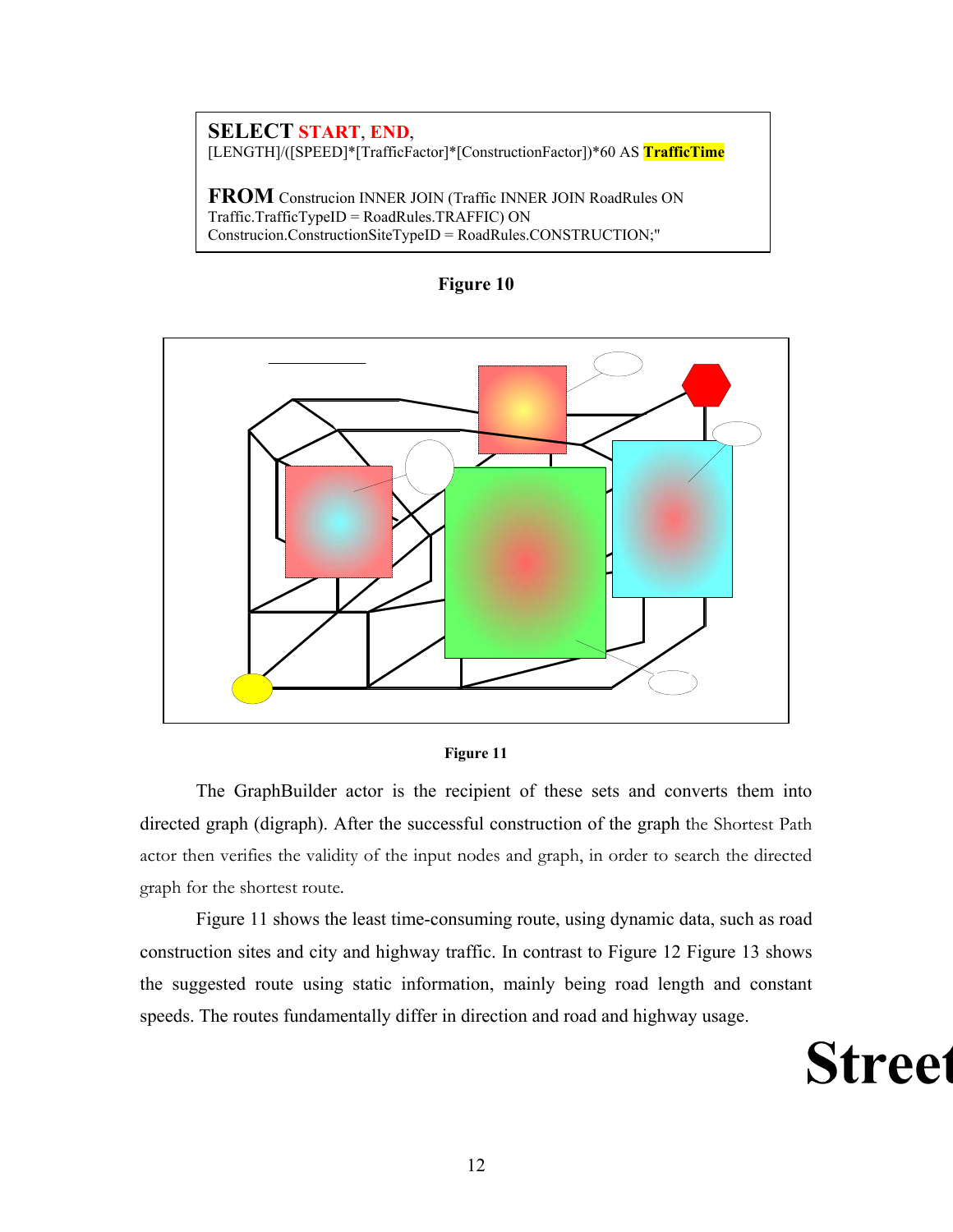



**Figure 12** 



**Figure 13**